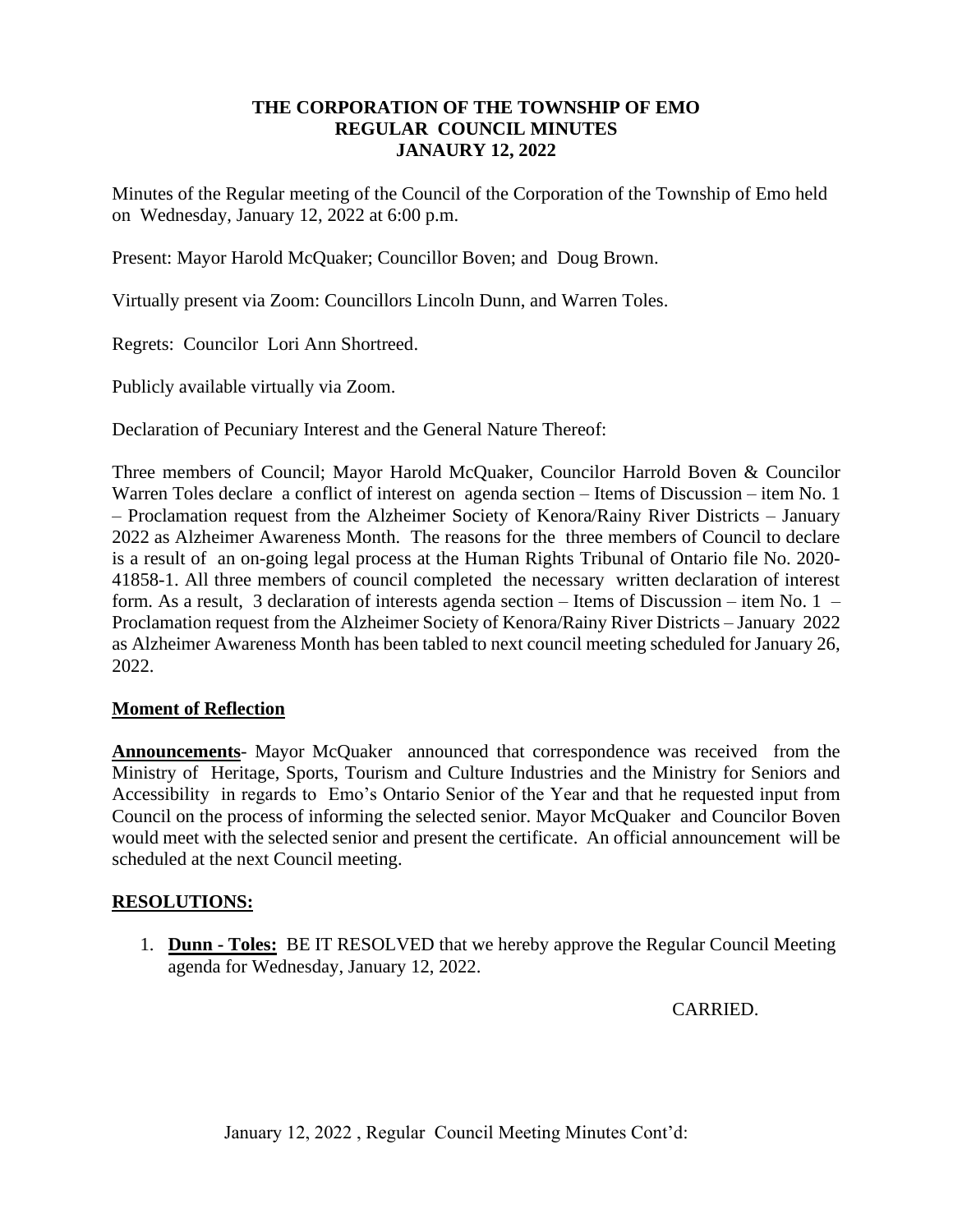2. **Boven– Dunn:** BE IT RESOLVED that the Regular Council Meeting minutes of December 15, 2021, and Special Council Meeting minutes of December 21, 2021, be adopted as circulated.

### CARRIED.

- 3**. Toles- Dunn:** BE IT RESOLVED that we hereby accept the following reports to Council:
	- •Chief Building Official- Rick Hallam (December 2021) Building Statistics Report & 2021 Building Permit Annual Summary.
	- •Tyrell Griffith Fire Chief Fire & Rescue Service Report for the period from December 7, 2021, to January 7, 2022 (December 2021) plus the 2022 Recruitment Posting & Recruit Training Plan & 2022 ACEL Fire Team Training Schedule.

## CARRIED.

4. **Boven – Toles** BE IT RESOLVED that Resolution No. 7 passed on December 15, 2021, be replaced with the following:

WHEREAS the Emo Municipal Council agreed to submit a funding application to NOHFC under the Rural Enhancement Funding Stream prior to the end of the  $1<sup>st</sup>$  quarter of 2022;

WHEREAS it has been agreed to apply for the maximum upset funding limit of \$200,000 and that the Capital Project will be named "Emo-LaVallee Community Center Facility Upgrades";

WHEREAS the following capital items complete with associated estimated costs be submitted under the NOHFC – rural enhancement funding stream;

1Contractor to supply and install new dehumidifier - \$60,000.00

2Contractor to supply and install rink divider system and to modify existing arena boards where a new access gate will be installed to remove the divider system to /from the ice surface on a regular basis - \$15,000.00

3Contractor to supply and install new skate resistance flooring in the lobby area and the 4 dressing rooms - \$117,000.00

4Contractor to construct/modify to AODA standards a wheelchair accessibility ramp from the lobby area to the ice surface area - \$4,000.00

5Contractor to supply and install exterior Parking lot lighting - \$15,000.00

6Contractor to supply and install safety glass entrance/access man doors - \$9,000.00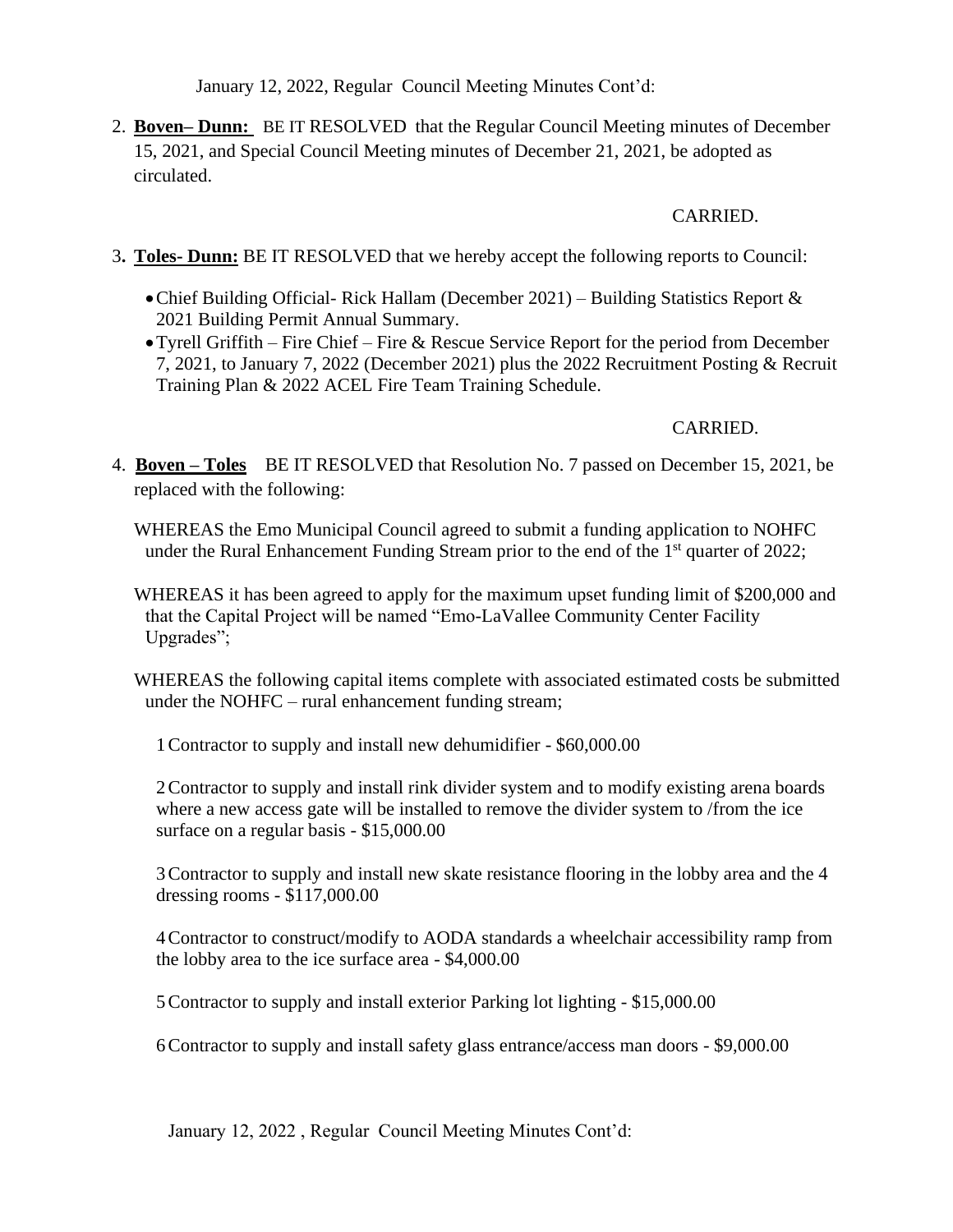WHEREAS if funding is obtained from NOHFC, Emo's financial contribution will be funded out of the Reserve Fund named Arena Capital along with the Tompkins Hardware Ltd. donation of \$8,500.00.

WHEREAS if funding is obtained from NOHFC, the Township will be responsible for any cost over runs for this project.

### CARRIED.

5. **Dunn- Boven:** BE IT RESOLVED that the Mayor and the Clerk will be authorized to execute the RRDSSAB 2021 Service Provider Financial Contract on behalf of the Corporation of the Township of Emo.

### CARRIED.

6 **Dunn- Toles** BE IT RESOLVED the Township of Emo hereby received resolution 21- 042 dated December 13, 2021 from the Town of Rainy River requesting the Minister of Transportation to install public wayside rest area(s) in the west end of the Rainy River District.

AND FURTHER THAT Council endorses and supports the Town of Rainy River to call on the Minister of Transportation for the installation of public wayside rest area(s) in the west end of the Rainy River District.

#### CARRIED.

7 **Toles- Dunn** BE IT RESOLVED BE IT RESOLVED that we hereby authorize the payment of bills on file in Municipal General to January 11, 2022.

### CARRIED.

- 8 **Boven- Toles** BE IT RESOLVED that we hereby approve the invoices for the following Township of Emo Boards/Committees to January 11, 2022:
	- Emo-LaVallee Community Centre;
	- Emo Recreation;
	- Emo Cemetery;
	- Emo Parks;
	- Emo Toy Library/Resource Centre.

### CARRIED.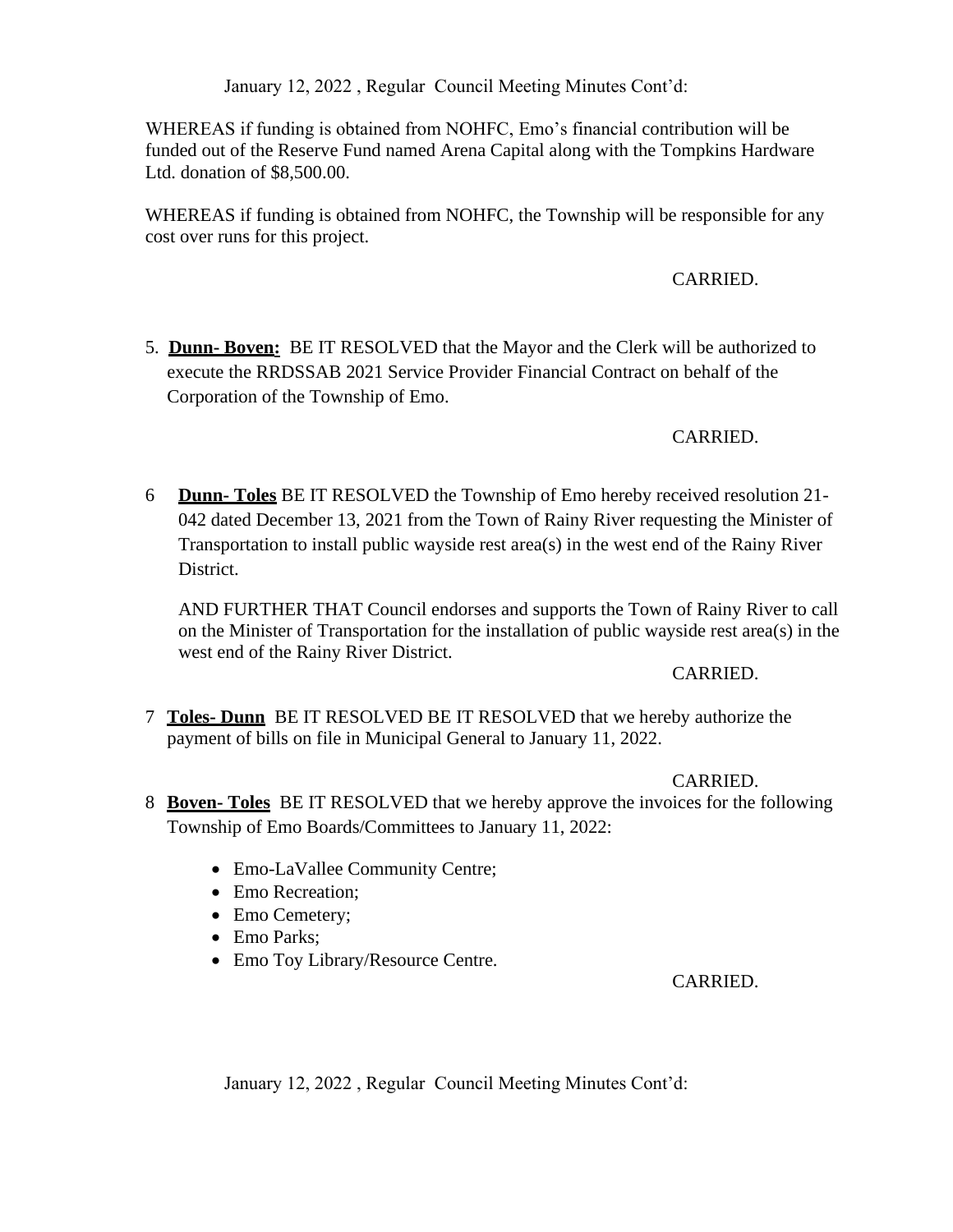- 9 **Toles- Dunn** BE IT RESOLVED that we hereby accept Livestock Valuer Report from Gary Silworsky; and further accept the application to Ministry of Agriculture, Food and Rural Affairs' Ontario Wildlife Damage Compensation Program for the following:
	- Ronetta & Jeff Argue in the amount of \$957.60 for calf

## CARRIED.

## **CORRESPONDENCE/INFORMATION:**

The following ten (10) items were received;

- 1. 2022 Operating Budget Information MPAC letter dated December 15, 2021- decrease in annual levy in 2022 – by 0.58% - total levy is \$23,197.50.
- 2. 2022 Operating Budget Information Northwestern Health Unit letter dated December 6 th, 2021– 2022 levy information - total levy is \$63,410.71.
- 3. Northwestern Health Unit 2021 Budget Report.
- 4. December 8,2021 Media Release Hydro One investment in a more reliable and resilient electricity system in Northwest Ontario.
- 5. 2022 Capital Budget information December 8, 2021 Provincial Funding Announcement for Critical Infrastructure for Small, Rural & Northern Communities.
- 6. CN report CN in Your Community 2021 report hardcopy of report available at the Township office for review.
- 7. Northwest Health Unit 2020 Public Health Report Card hardcopy of report available at Township office for review.
- 8. New OPP Constable for Rainy River District Notification Daniel Bradford.
- 9. MTO Winter Maintenance & Safe Winter Driving Information forwarded to the Township from NOMA Board on December 13, 2021.
- 10. January 7th, 2022, Omicron Variant update letter from Kate Manson-Smith, Deputy Minister of Municipal Affairs and Housing.
- 10 **Toles- Dunn** BE IT RESOLVED that we hereby agree to go in-camera at 6:25 p.m. to address the following matters pertaining to:
	- •Litigation or potential litigation, including matters before administrative tribunals, affecting the municipality
	- *1. Pay Equity Commission – Notice of Investigation.*
	- *2. Ontario Drainage Referee – Frank Szeder Drain.*
	- *3. TJ Kaemingh & Sons Ltd.- Kaemingh Subdivision.*
	- *4. January 6th, 2022, Statement of Claim.*

# CARRIED.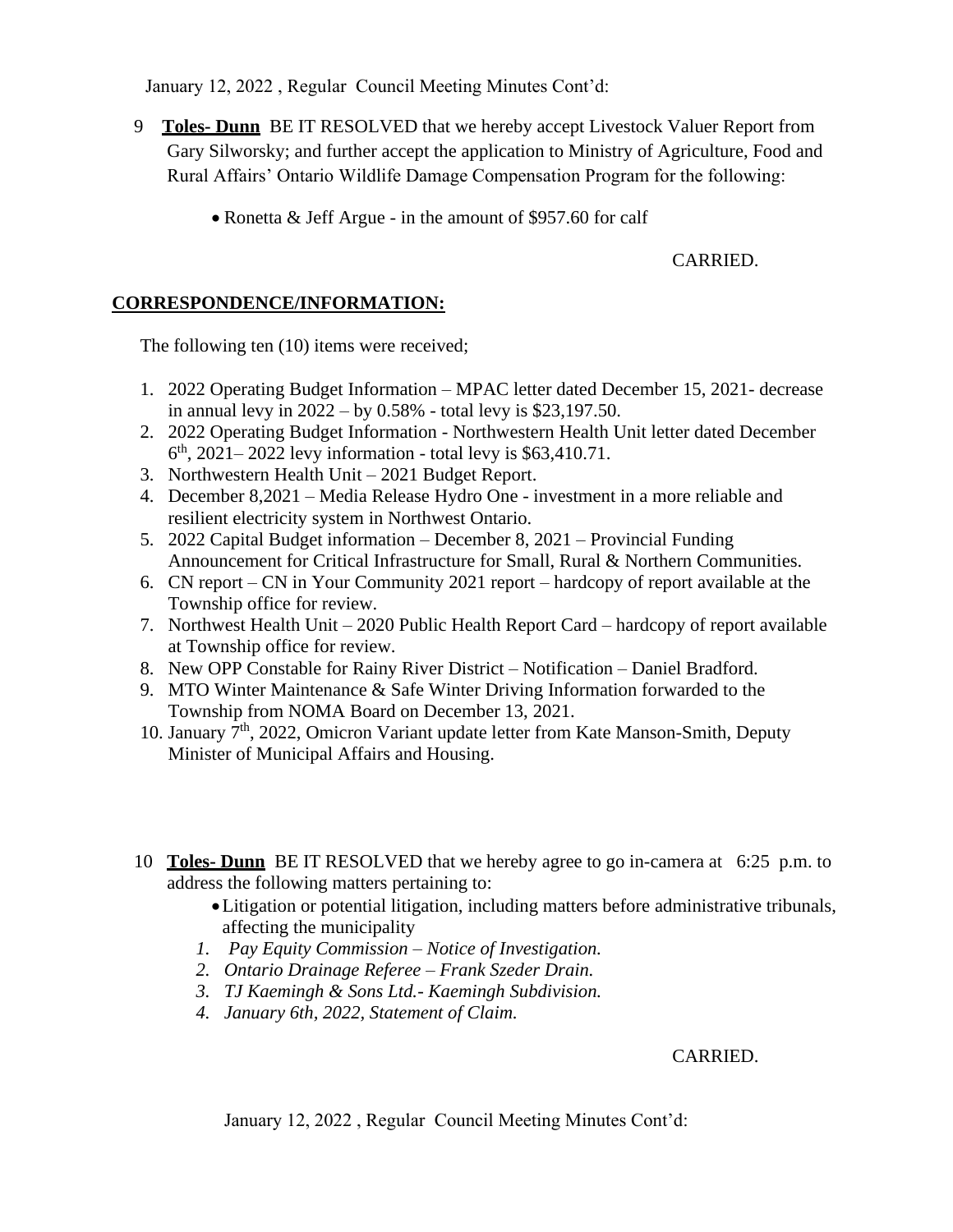In camera item No. 1 -Pay Equity Commission – Notice of Investigation.- (6:25 -7:00pm) D Brown was present & Gail Lawrence connected virtually with Council for this discussion. A resolution will be considered by Council tonight after the in-camera session.

In camera item No. 2 - Ontario Drainage Referee – Frank Szeder Drain. (7:00- 8:10p m) D Brown was present. Allan McKitrick & Candace Hilchuk connected virtually with Council for this discussion. A resolution will be considered by Council tonight after the in-camera session.

In camera item No. 3 - TJ Kaemingh & Sons Ltd.- Kaemingh Subdivision..- (8:10 - 8:35pm) D Brown was present. Allan McKitrick & Candace Hilchuk connected virtually with Council for this discussion. A resolution will be considered by Council tonight after the in-camera session.

In camera item No. 4 - January 6th, 2022, Statement of Claim- (8:35 - 8:50 pm). D Brown was present. Allan McKitrick & Candace Hilchuk connected virtually with Council for this discussion. A resolution will be considered by Council tonight after the in-camera session.

11**Boven – Toles** BE IT RESOLVED that we hereby agree to come out of in-camera session at 8:50 p.m.

### CARRIED.

12 **Dunn- Toles** BE IT RESOLVED that Council receive information on the Pay Equity Commission – Notice of Investigation

AND FURTHER THAT Administration is directed to proceed as per Council's instruction.

### CARRIED.

13 **Boven- Toles** BE IT RESOLVED that Council receive an administration report on the Ontario Drainage Referee - Frank Szeder drain and legal advice from legal Counsel Allan **McKittrick** 

AND FURTHER THAT Administration and Legal Counsel proceed as per Council's instruction.

### CARRIED.